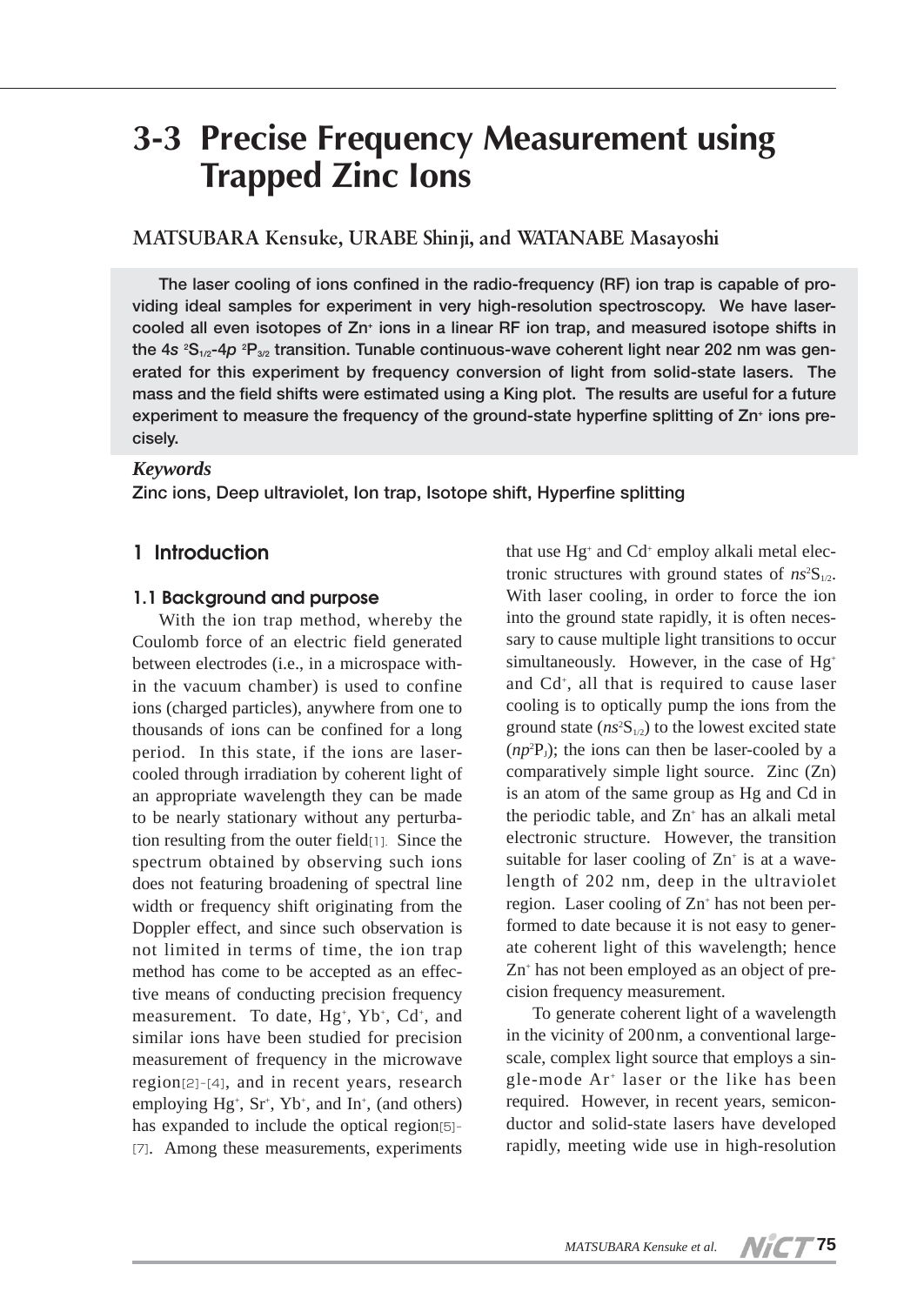spectroscopy requiring frequency resolution of a few MHz or less. Although such lasers are more stable in terms of oscillation wavelength and optical power than gas and liquid lasers and excel in service life and operability, obtainable optical power and wavelength regions are restricted. Currently no laser is capable of directly oscillating light at the wavelength required for the laser cooling of Zn+ . Therefore the current study was also aimed at the development of a wavelengthtunable coherent light source with a center wavelength of 202nm that uses wavelength conversion, in the hopes that such development would lead to the production of an ideal laser light source [8].

We performed laser cooling of zinc ions confined in an ion trap using the developed 202-nm light source, and observed the isotope shift thereof in a transition from  $3d^{10}4s^2S_{1/2}$  to  $3d^{10}4p^2P_{3/2}$ . The isotope shift is the difference in the transition frequency between two or more isotopes of an element in the same transition, and provides key information as to the atom's internal structure. This shift can be regarded as the sum of a factor based on nuclear mass (mass shift) and a factor based on nuclear volume (field shift)[9]. These factors affecting observed isotope shift were estimated by analysis in this study. Moreover, although odd isotopes of zinc ions could not be observed in this experiment, the isotope shifts of the odd isotopes were estimated from the findings for even isotopes. These estimates will be applied in the future in the course of our planned precision frequency measurement in the microwave region using zinc ions.

#### **1.2 Energy level of zinc ion**

To date there have been a number of spectroscopic investigations of  $Zn^{+}$ , and the Atomic Spectra Database of the NIST (National Institute of Standards and Technology)[10] provides detailed information on the energy levels of Zn<sup>+</sup>. However, no precision frequency measurements have made of the isotope shift corresponding to the optical transition

from the ground  $(3d^{10}4s^2S_{1/2})$  state of Zn<sup>+</sup>. Some of the energy levels of the zinc ion are shown in Fig.1. Five isotopes of zinc occur naturally, with mass numbers and abundance ratios of 64 (48.6%), 66 (27.9%), 67 (4.1%), 68 (18.8%), and 70 (0.6%). The even isotopes among these (mass numbers of 64, 66, 68, and 70), when excited to the  $4p^2P_{3/2}$  state, feature only one ground state level to which they can be relaxed by spontaneous emission. They can then be laser-cooled only with an electromagnetic wave at a wavelength of 202.6-nm. On the other hand, the ground state of the odd isotope (mass number of 67) is composed of two hyperfine levels. The relaxation rate between these levels is very small. Therefore, two electromagnetic waves are required to perform laser cooling of the odd isotope. In our present study, the even isotopes of zinc ions were laser-cooled using deep ultraviolet coherent light having only one wavelength. Hyperfine splitting of the ground state of the odd isotope is predicted to be approximately 7.2GHz[11] ; the use of this frequency will enable precision frequency measurement in the microwave region.



# **2 Development of all-solid-state deep ultraviolet coherent light source**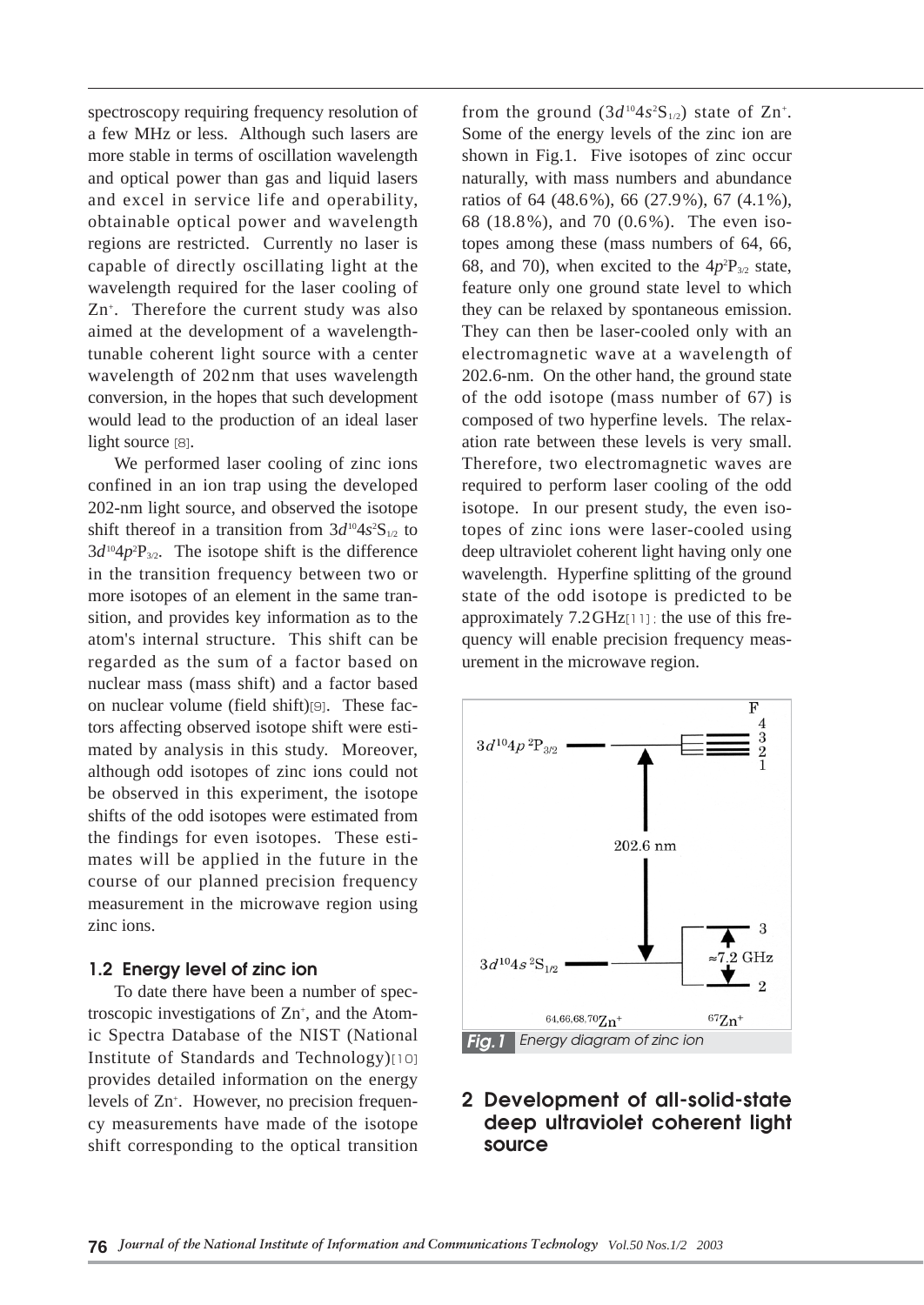#### **2.1 Outline of deep ultraviolet light generation**

The  $\beta$ -BBO crystal is widely used as a nonlinear crystal to generate light of sufficient optical power up to wavelengths of approximately 200nm. Ultraviolet light up to 204.8 nm may be obtained by second harmonic generation using this crystal, but generation of 202-nm light requires a system of sum-frequency generation. Several combinations of fundamental wavelengths may be used in such sum-frequency generation. We focused on a combination of 266-nm light and 850-nm light. In recent years, the market has seen the introduction of a solid-state light source capable of continuously emitting high-power coherent light at a wavelength of 532 nm. Using this light source, 266-nm light of sufficient power can be obtained through second harmonic generation. At the same time, highpower 850-nm light can be generated using semiconductor lasers. Through sum-frequency generation of these two lights, an all-solidstate light source featuring a 202-nm wavelength is obtained. This sum-frequency generation requires a rather large phase matching angle of 61˚. With increasing phase matching angle, the nonlinear effect of a crystal become smaller, but it is nevertheless possible to generate sufficiently large optical power with an angle of 61˚. Fig.2 shows a light source developed in this study. The light source is composed of a master oscillator and power amplifier system for generating light at a wavelength of 850 nm, a semiconductor-laser-



pumped  $Nd:YVO<sub>4</sub>$  laser for generating 532nm light (Coherent Verdi), an external cavity for second harmonic generation (for 266-nm light), and an external cavity for sum-frequency generation (for 202-nm light)[8][12].

## **2.2 Ultraviolet light (266 nm) generation by second harmonic generation using solid-state laser**

The semiconductor-laser-pumped Nd:YVO<sub>4</sub> laser generates and outputs single-mode continuous-wave light at a wavelength of 532 nm by second harmonic generation inside the laser cavity. Since this laser outputs stable single-mode continuous-wave light featuring large optical power without complicated adjustment, it is excellent as a fundamental wave light source for wavelength conversion. The output 532-nm light is led to the external cavity for second harmonic generation. A  $\beta$ -BBO crystal (7-mm long, with both end facets cut at the Brewster angle) was used as a nonlinear crystal for wavelength conversion. As an external cavity for second harmonic generation, a commercial external cavity (Laser Analytical Systems) was employed, following our own modifications designed to enable the cavity to perform the generation of light of large optical power. These modifications included reduction of the temperature increase in the  $\beta$ -BBO crystal by gluing the crystal holder to a Peltier cooler and controlling crystal temperature during the experiments. We presented this improvement to the manufacturer of the external cavity, and the manufacturer provided us, free of charge, an improved new commercial model, which is currently in use. Fig.3 shows the optical power of the 266-nm light obtained as a function of the optical power of the 532-nm light. When 3.5-W 532 nm light was made to enter the cavity, a 266 nm optical output over 1 W was obtained. Although generally the output optical power increases in proportion to the square of the incident optical power in second harmonic generation, the observed power did not increase any more than this maximum power of about 1.2W. This phenomenon was ascribed

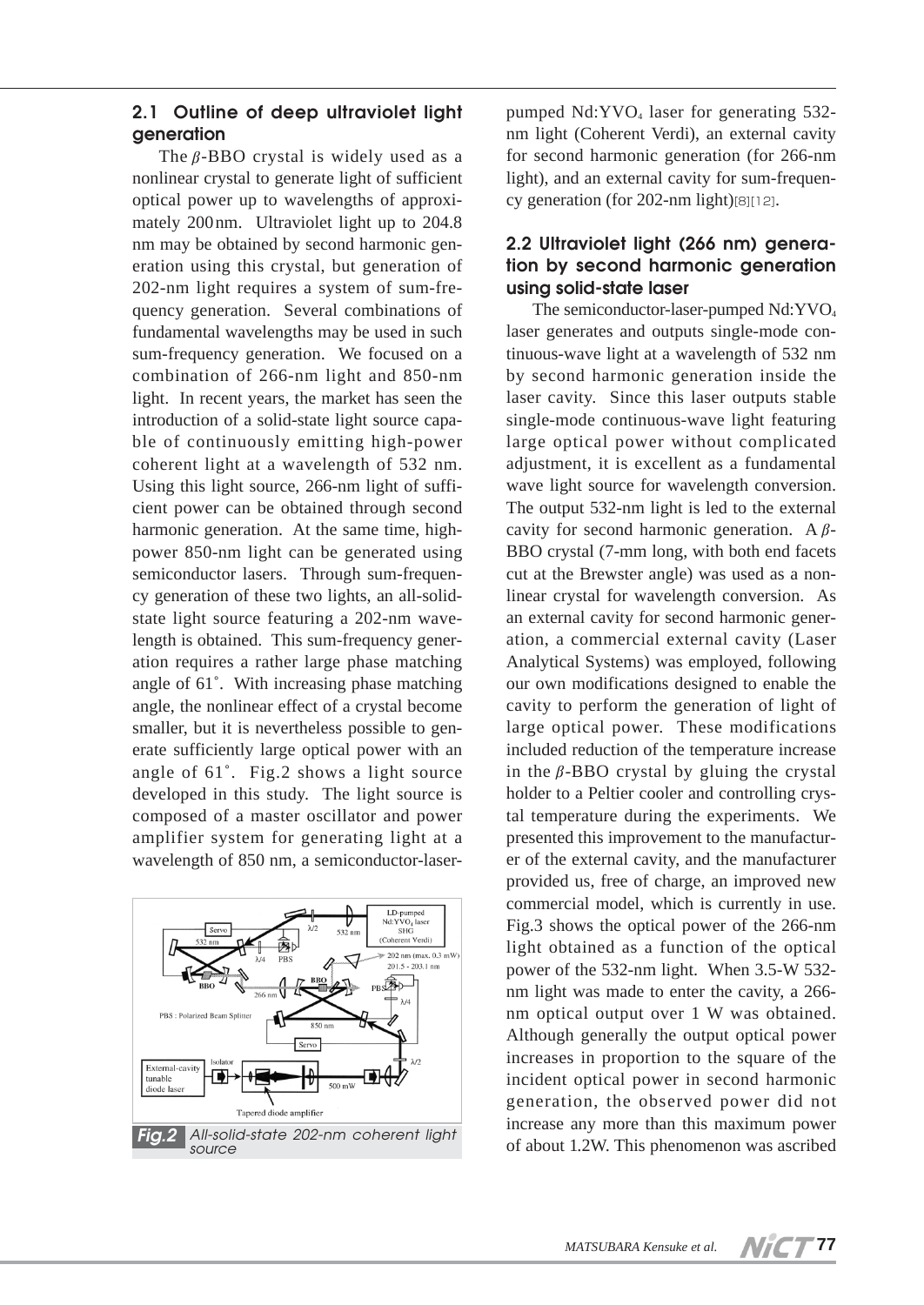to the fact that the high optical power of the 266-nm light resulted in non-uniform temperatures inside the crystal, despite the external temperature control, consequently limiting any increase in output.



#### **2.3 Generation of deep ultraviolet light (202-nm) by sum-frequency mixing**

The 202-nm light is obtained by the sumfrequency generation of light of 266 nm and light of 850 nm. Single-mode continuouswave light at 850 nm was obtained using a master-laser/power-amplifier system constructed based on semiconductor lasers. The light of the extended cavity diode laser (New Focus 6226) serving as a master laser was shaped with prism pairs, and was made to enter a power amplifier after passing through an optical isolator. A commercial high-output semiconductor laser was modified into the power amplifier used in this study. In this experiment, a taper-type semiconductor device with high gain was employed. Master laser light of optical power of 7.5 mW was input to the semiconductor amplifier, and the optical power was amplified to approximately 500 mW.

For efficient generation of light at the target wavelength of 202-nm, the optical power of the 850-nm light was increased within the external cavity using the sum-frequency generation. The external cavity was composed of two concave mirrors, each with a radius of curvature of 150 mm, and two planar mirrors. Spacing of the concave mirrors was set to 160 mm, and the optical path length for a round trip within the cavity measured 776 mm. The incident mirror featured a reflectivity of 97% and the other three mirrors each featured a reflectivity of 99.5% or more for a wavelength of 850 nm. When the light was resonated in the cavity, a somewhat elliptical focal spot with a diameter of approximately 0.1 mm was formed at the midpoint between the two concave mirrors. In this location, a  $\beta$ -BBO crystal (7-mm long, with end facets AR coated for 850-nm and 266-nm wavelengths) was placed to provide the phase matching angle. The round-trip length of the cavity was controlled by the Hansch-Couillaud method. The optical power of the 850-nm light inside the cavity was approximately 30 times as large as the incident power. Thus, when the incident power to the cavity is 420 mW, we can conclude that 850-nm light of approximately 13 W enters the crystal in the cavity.

The sectional intensity distribution of the output light beam from the cavity for second harmonic generation became elliptical due to walk-off in the  $\beta$ -BBO crystal. After correcting this ellipse to a near-circle with cylindrical lenses, the output light was focused into the BBO crystal in the cavity for sum-frequency generation. The focus of the 266-nm light was adjusted so that propagation of the 266-nm light and that of the 850-nm light overlapped sufficiently inside the crystal. The generated 202-nm light was taken out of the cavity using a mirror featuring reflectivity of 95% at a wavelength of 202 nm and transmissivity of 99% or more at a wavelength of 850 nm. Subsequently, the 202-nm light was passed through a prism, and its optical power was measured by a sensitivity-calibrated photodiode (Hamamatsu). Fig.4 shows the power of the 202-nm light as a function of the power of the 266-nm light. The incident power of the 850-nm light to the cavity was 420 mW. When the 0.8-W 266-nm light was made to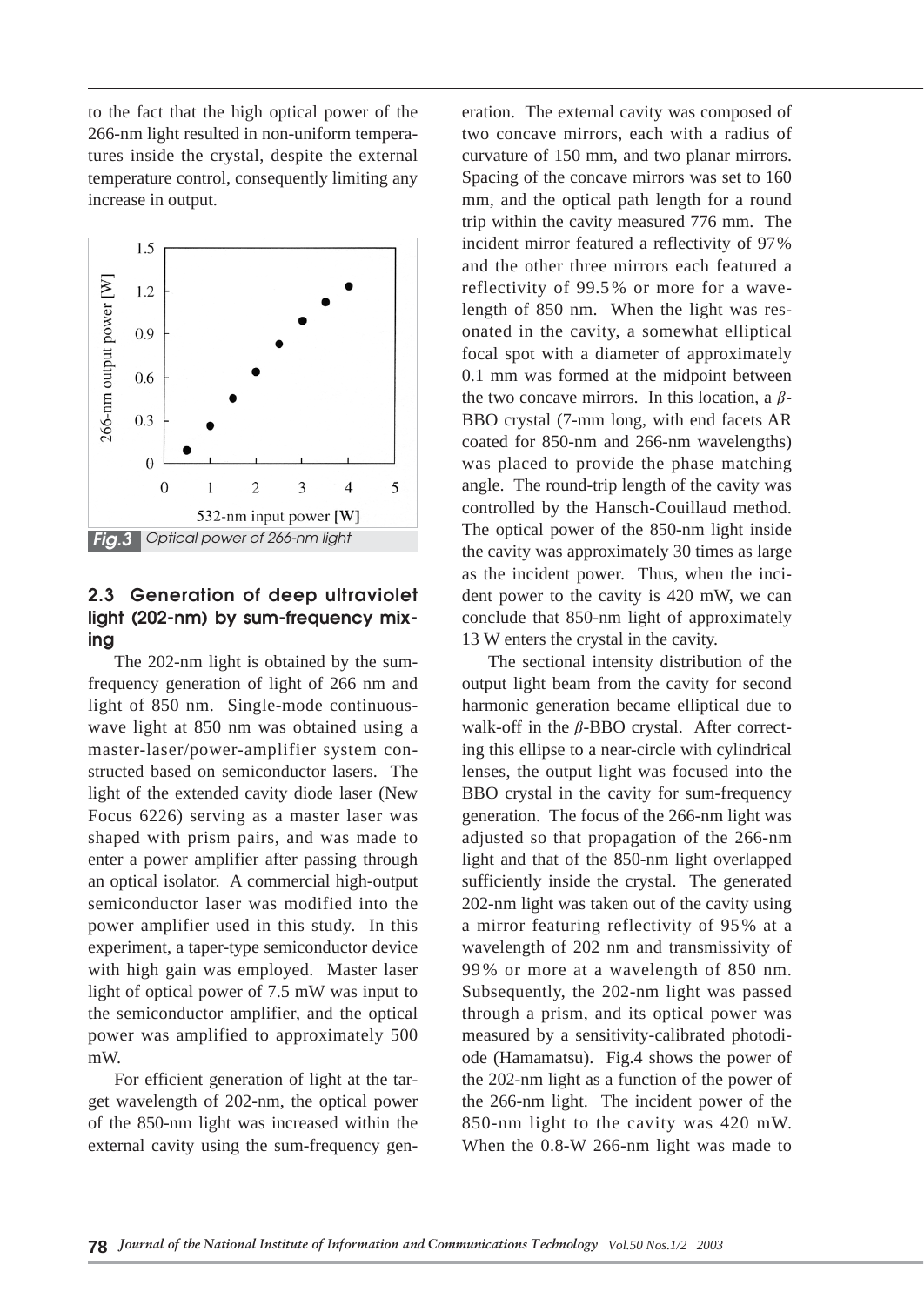enter the cavity, a maximum output of 0.32 mW was measured. Considering losses due to the mirrors and the like, this is equivalent to generation of 0.38 mW or more. When 266 nm light of greater than 0.8 W was made to enter, the output power increased only minimally, while output power became unstable. At this time, the optical power of the 850-nm light in the cavity was about 13 times greater than the incident power, and the enhancement factor was reduced by half relative to the case in which the incident power of the 266-nm light was 100 mW. It was concluded that the incidence of the high-optical-power 266-nm light resulted in non-uniformity of temperature inside the crystal, which made the optical mode in the cavity unstable. With this light source, sum-frequency light ranging from 201.5 nm to 203.1 nm was successfully generated by changing the wavelength of the master laser. Moreover, by continuously sweeping the frequency of the master laser, a continuous frequency sweep of approximately 7 GHz was successfully observed at a wavelength of 202 nm.



## **3 Precision measurement of zinc ions by ion trap**

## **3.1 RF ion trap and measurement equipment**

Fig.5 shows the experimental arrangement of the ion trap and the laser cooling system

[13]. The linear-type ion trap used for the experiment can confine ions along the central axis of the trap, and hence was able to perform efficient laser cooling of the ions. The trap was composed of four rod electrodes and two ring electrodes, and was housed in an ultrahigh-vacuum chamber. The inside of the chamber was maintained at a vacuum pressure of  $2 \times 10^7$  Pa or less using an ion pump. The rod electrodes each measure 5.0 mm in diameter and 56 mm in length, and are arranged in parallel to maintain a distance of 5.0 mm from the central axis of the overall trap to the central axes of the electrodes. RF voltage at a frequency of 4.2MHz with an amplitude of  $\pm 250$ V was applied to the two rod electrodes disposed diagonally; the remaining two rod electrodes were grounded. The two ring electrodes, each having an inner diameter of 18 mm, were placed 16 mm apart from each other. A DC voltage of 100 V was applied on the ring electrodes to confine the ions in the axial direction of the trap.



Metal zinc featuring the natural isotopic abundance ratio was heated in an oven in the chamber to force the zinc atoms to flow into the trap through a nozzle. The electrons emitted from the filament collided with the atoms with an acceleration voltage of approximately 25V, ionizing the atoms. The 202-nm light obtained by sum-frequency generation was

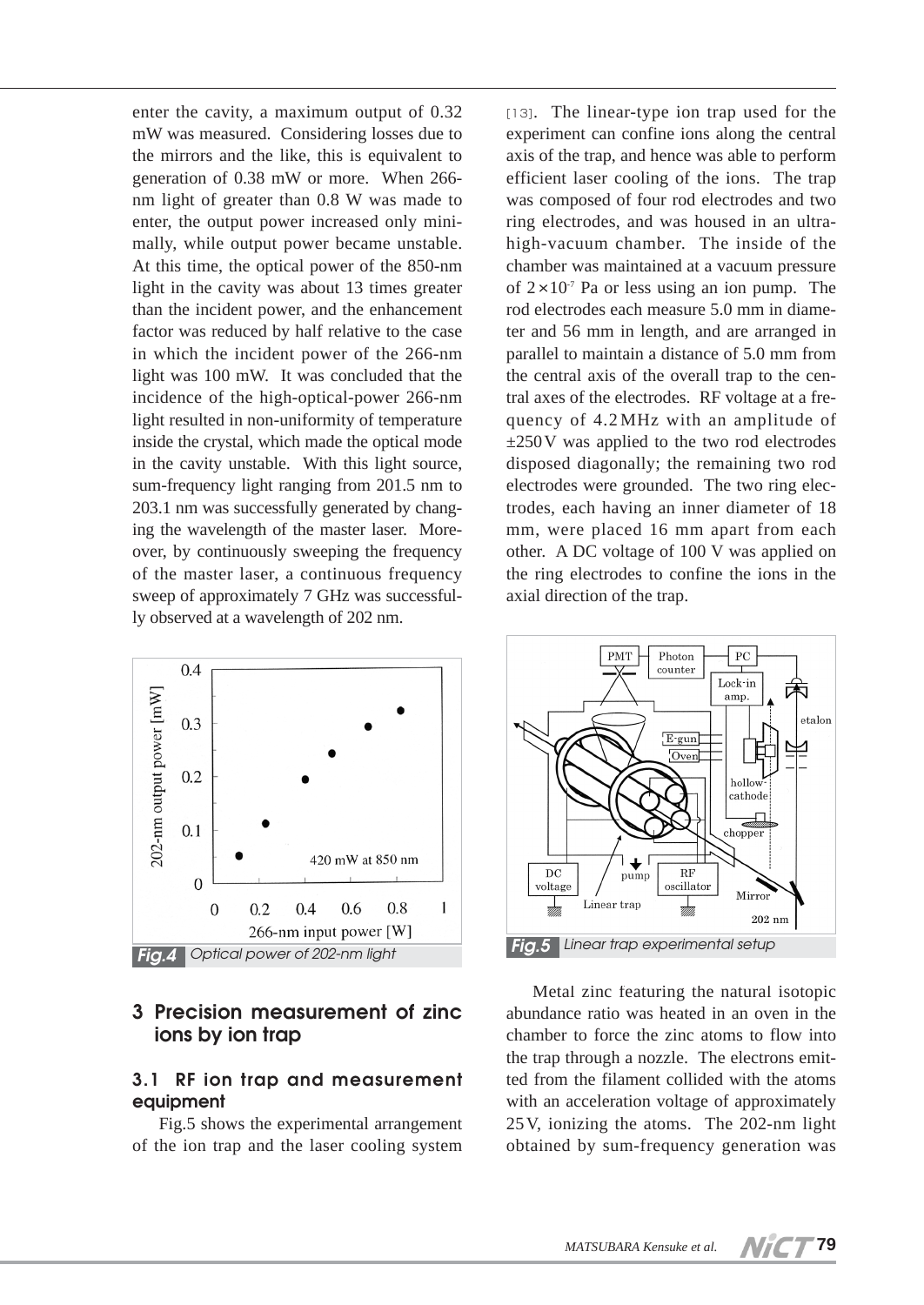made to enter the chamber and to travel along the central axis of the trap, causing the confined zinc ions to undergo photoexcitation. Fluorescence from the ions was collected with a lens and detected by a photomultiplier tube (Hamamatsu, R166P). Using the photon counting method, even weak fluorescence could be observed with excellent sensitivity. For laser cooling, 202-nm light of approximately 0.2 mW was generated, and the optical power reaching as far as the vicinity of the center of the trap was approximately 0.15 mW. Part of the 202-nm light was led to the temperature-stabilized Fabry-Perot etalon, and the power variations of the transmitted light, occurring at intervals of 150 MHz, were used as frequency markers. This etalon used a mirror featuring reflectivity of 98% at a wavelength of 202 nm. In order to verify optical transition of the zinc ion during the experiment, a hollow-cathode lamp was used to observe the opto-galvanic spectrum.

#### **3.2 Laser cooling and measurement of isotope shift**

Fig.6 shows the laser-induced fluorescence spectrum of laser-cooled zinc ions. The insert above the figure shows the frequency markers obtained using the etalon, and the numerals in the figure indicate the atomic mass numbers. The laser-induced fluorescence spectrum was observed by flowing a current to the oven and the filament for about two minutes to load the ions in the trap and sweeping the frequency of the 202-nm light at a speed of approximately 10 MHz/s. As shown in Fig.6, all of the even isotopes of zinc ions were observed. Since the abundance ratio of the isotope having a mass number of 70 was as small as 0.6%, the observation of this isotope demonstrated the high sensitivity of this measurement. From the photon counting rate that was detected with the photomultiplier tube, it was estimated that several <sup>70</sup>Zn<sup>+</sup> ions were observed, as indicated in the spectrum shown in Fig.6. In the optogalvanic spectrum of zinc ions observed as a reference, the isotopes were not separated because of large Doppler broadening. Nevertheless, using the peaks of the opto-galvanic spectrum and the frequency markers of the Fabry-Perot etalon as references for frequency, the ions were successfully laser cooled repeatedly in a single frequency range.



From the number of detected photons, we estimated that a few hundreds of ions were laser-cooled in the trap. When a large number of ions are laser-cooled, the spectral shape depends upon the efficiency of the laser cooling and absorption of an RF electric field induced by interactions between the ions; this is referred to as the efficiency of RF heating [14]. The sudden drop in fluorescence intensity seen on the high-frequency side of each spectrum peak of Fig.6 indicates that the frequency of the 202-nm light reaches the resonance frequency of transition, at which point the laser cooling changes to laser heating. The heated ions only minimally absorb light near the resonance frequency due to the Doppler effect. If the influence of the RF heating is large, the drop in intensity on the high-frequency side of the peak is slowed and the peak position of the fluorescence spectrum is shifted in the low-frequency direction. The acuteness of the drop in fluorescence intensity seen in Fig.6 indicates that the efficiency of laser cooling is significantly greater than the efficiency of RF heating. The full width at half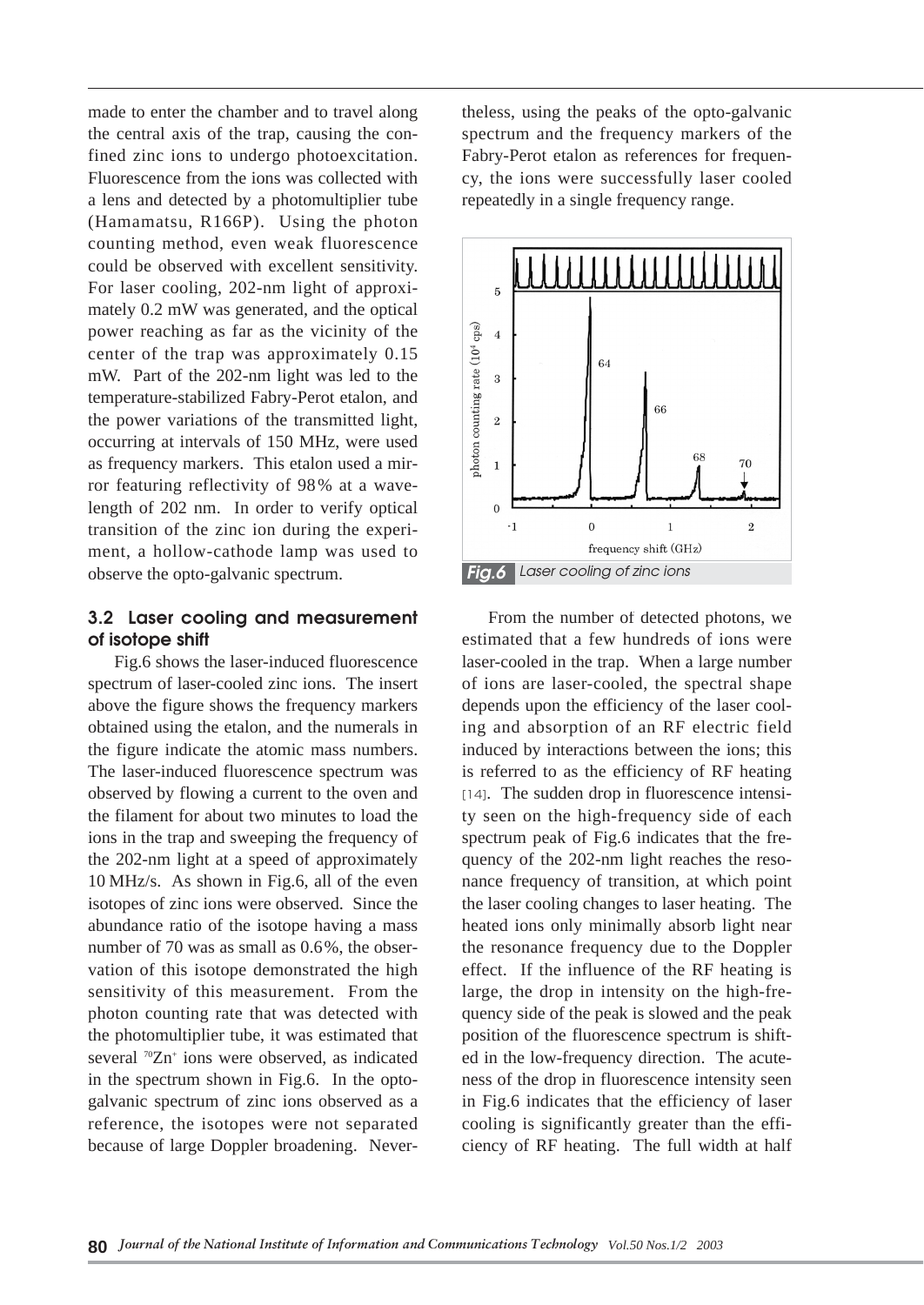maximum of the observed spectral line was approximately 50 MHz. We estimated that the zinc ions were laser-cooled to about 0.15 K by comparing the Voigt line shape corresponding to the reported transition intensity[10] with the peak line shape on the low-frequency side. Generally, with increasing amplitude of the RF electric field, the density of trapped ions becomes large, as does the extent of RF heating. On the other hand, with a low ion density, the signal-to-noise ratio of the spectrum decreases. From the results of experimentation at several different amplitudes, it was found that a minimum amplitude of  $\pm 250$  V was required to observe the low-abundance  $70Zn^+$  ion with sufficient intensity. In four out of ten experiments of laser cooling, the  $\sqrt{2}$ n<sup>+</sup> ion was observed with a sufficient signal-tonoise ratio.

In order to examine the frequency shift of the peak due to RF heating, the reduction in fluorescence intensity observed on the highfrequency side of the peak was approximated by a straight line, and the frequency at the intersection of the line and the background level of the spectrum was recorded. In the spectral lines of the zinc ions having mass numbers of 64, 66, and 68, the frequency difference between these intersections and the vertexes of the peaks was approximately 10 MHz. On the other hand, in the zinc ion having a mass number of 70, the difference exceeded 10 MHz, and this difference featured variation. It is considered that  $\sqrt[70]{2}n^+$  ions occurring in a small abundance ratio collided with other isotopes, to be heated even during laser cooling. The difference in the transition frequency between isotopes, i.e., the isotope shift, was determined not by the difference in the frequency between the peak vertexes in the spectrum but by that between the intersections obtained by the above-mentioned linear estimation operation. Although there may be slight differences between these intersections and actual resonance frequencies, we estimated that the difference is almost the same level among the spectral lines of the four isotopes when these isotopes were observed in a single

frequency sweep, and that the effect of this difference on the determination of the isotope shifts would therefore be negligible. The frequency shifts obtained by ten iterations of laser cooling were averaged, and the isotope shifts between the even isotopes were determined. The results are shown in Table 1. For the isotope shift between the isotopes having mass numbers of 68 and 70, there was a rather large standard deviation, as the reduction in fluorescence intensity on the high-frequency side of  $\sqrt{2n^+}$  was moderate. To perform more accurate measurement, two methods are effective: in one, a small number of ions are detected with high sensitivity using a small-sized trap; in another, the abundance ratio of  $\sqrt{2}$ n<sup>+</sup> ions in the sample is increased artificially.

For the zinc ion, the isotope shift had been observed in the transition from  $3d^{10}4p^2P_{1/2}$  to  $3d^{9}4s^{22}D_{3/2}$  at a wavelength of 589 nm<sup>[15]</sup>. In this transition, since the number of *s*-orbital and *d*-orbital electrons changes simultaneously, a very large shift was observed even in a low-resolution spectroscopic experiment. In order to confirm that the isotope shift at a wavelength of 202 nm observed in the current study is consistent with the reported isotope shift at a wavelength of 589 nm, we performed a King plot as follows[9]. In a transition at a wavelength of *X* nm, an isotope shift  $IS_{p0}^X$ from the isotope  ${}^{\circ}Zn$ <sup>+</sup> to  ${}^{\circ}Zn$ <sup>+</sup> can be regarded as a sum of the mass effect  $MS_{PQ}^X$  and the field effect  $FS_{RQ}^X$ .

$$
IS_{P,Q}^{\quad X} = v_P^X - v_Q^X = MS_{P,Q}^{\quad X} + FS_{P,Q}^{\quad X}
$$
 (1)

where  $v_N^x$  is the transition frequency of the  ${}^{\text{N}}Zn^+$  ion. Denoting nuclear mass of the  ${}^{\text{N}}Zn^+$ ion by  $M_N$ , and electron mass by  $m$ , the mass effect  $MS_{PQ}^X$  is expressed by the equation

$$
MS_{P,Q}^X = K^X(M_P - M_Q) / (M_P + m)(M_Q + m)
$$
 (2)

where  $K^x$  does not depend on  $M_N$  but rather depends on the transition. Using a combination of  $^{66}Zn^+$  and  $^{64}Zn^+$  for reference, the isotope shift  $I S_{\text{RO}}^X$  is multiplied by the result  $\mu_{\text{(RO)}}$ of the following expression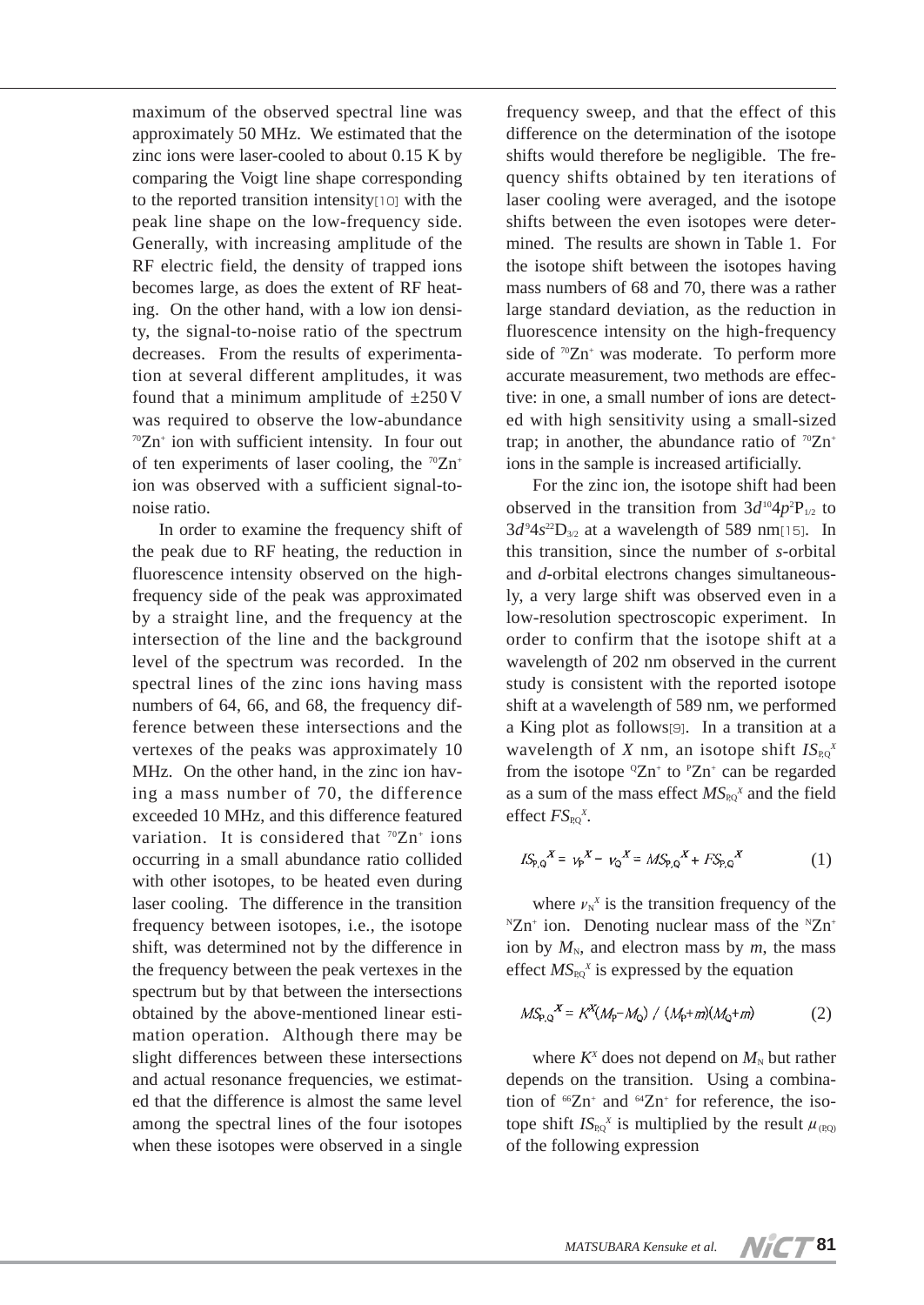#### $\mu_{P, Q} = (M_{66} - M_{64})(M_{\phi} + m)(M_{Q} + m) / (M_{\phi} - M_{Q})(M_{66} + m)(M_{64} + m)$  (3)

to yield a modified isotope shift corresponding to the following expression:

$$
\mu_{(P,Q)} I S_{P,Q}^X = M S_{66,64}^X + \mu_{(P,Q)} F S_{P,Q}^X \tag{4}
$$

We calculated the modified isotope shift  $\mu_{\text{(PO)}}$ *IS*<sub>P0</sub><sup>202</sup> for the observed isotope shift, and plotted these to  $\mu_{(P,Q)} I S_{P,Q}^{589}$  to obtain the King plot  $(\mu_{(P,Q)} I S_{P,Q}^{202}, \mu_{(P,Q)} I S_{P,Q}^{589})$  of Fig.7. In the figure, solid dots represent the modified isotope shifts obtained in the actual measurement and the solid lines represent standard deviations. Moreover, each pair of numerals indicates the mass numbers of the two isotopes for which the shift was measured. This King plot shows an almost linear relationship between the two sets of modified isotope shifts, verifying consistency of the isotope shifts determined in this experiment with the reported isotope shift at a wavelength of 589 nm. The relationship shown in Fig.7 is expressed as follows using the least square method.

$$
\mu_{(P,Q)} I S_{P,Q}^{589} = (-2.07) \mu_{(P,Q)} I S_{P,Q}^{202} - 1.45 \tag{5}
$$

where  $IS_{\text{PO}}^{589}$  and  $IS_{\text{PO}}^{202}$  are given in GHz. Moreover, the slope  $-2.07$  of the expression (5) gives an estimate of the ratio of the field shifts in the two transitions  $(FS_{RQ}^{589}/FS_{RQ}^{202})$ [9]. Following observations by Kloch et al., Foot et al. estimated contributions of the mass effect and the field effect in the isotope shift at a wavelength of 589 nm [16]. Using the  $MS<sub>66,64</sub><sup>589</sup> = -3.58 GHz$  value reported there, expressions (4) and (5) can be used to calculate a value of  $MS_{66,64}^{202} = 1.03 \text{ GHz}$ . Furthermore, using this value of 1.03GHz, the isotope shifts in Table 1, and the expression (4), we estimated the contributions of the mass effect and the field effect in the measured isotope shifts. The results are shown in Table 1.



| <b>Table 1</b>  | Isotope shift and mass and volume<br>shifts |                     |                      |
|-----------------|---------------------------------------------|---------------------|----------------------|
| Isotope<br>pair | Measured shift<br>(GHz)                     | Mass shift<br>(GHz) | Field shift<br>(GHz) |
| 66.64           | 0.676(6)                                    | 1.03                | $-0.35$              |
| 68,66           | 0.670(4)                                    | 0.97                | $-0.30$              |
| 70.68           | 0.568(10)                                   | 0.92                | $-0.35$              |

## **3.3 Measurement of hyperfine splitting**

Since only one electromagnetic wave was used in this study, the  ${}^{67}Zn$ <sup>+</sup> ion whose ground state was subjected to hyperfine splitting could not be laser cooled. Consequently, the transition frequency shift between  $^{64}Zn^+$  and <sup>67</sup>Zn<sup>+</sup> in a transition from  $4s^2S_{1/2}$  to  $4p^2P_{3/2}$  was estimated using expression (5). This shift can be regarded as a sum of the shift due to the isotope effect (isotope shift) and the shift due to hyperfine interaction (hyperfine splitting). Koch et al. derived  $-4.42$  GHz for the isotope shift from  $^{64}Zn^{+}$  to  $^{67}Zn^{+}$  in a transition from  $4p^2P_{1/2}$  to  $4s^{22}D_{3/2}$ . Inserting this value in expression (5), we estimated the isotope shift from  $^{64}Zn^+$  to  $^{67}Zn^+$  in the transition from  $4s^2S_{1/2}$ to  $4p^2P_{3/2}$  as 1.14 GHz. Next, in order to estimate hyperfine splitting, it was necessary to consider the splitting of the ground state and of the  $4p^2P_{3/2}$  state. Theoretical predictions are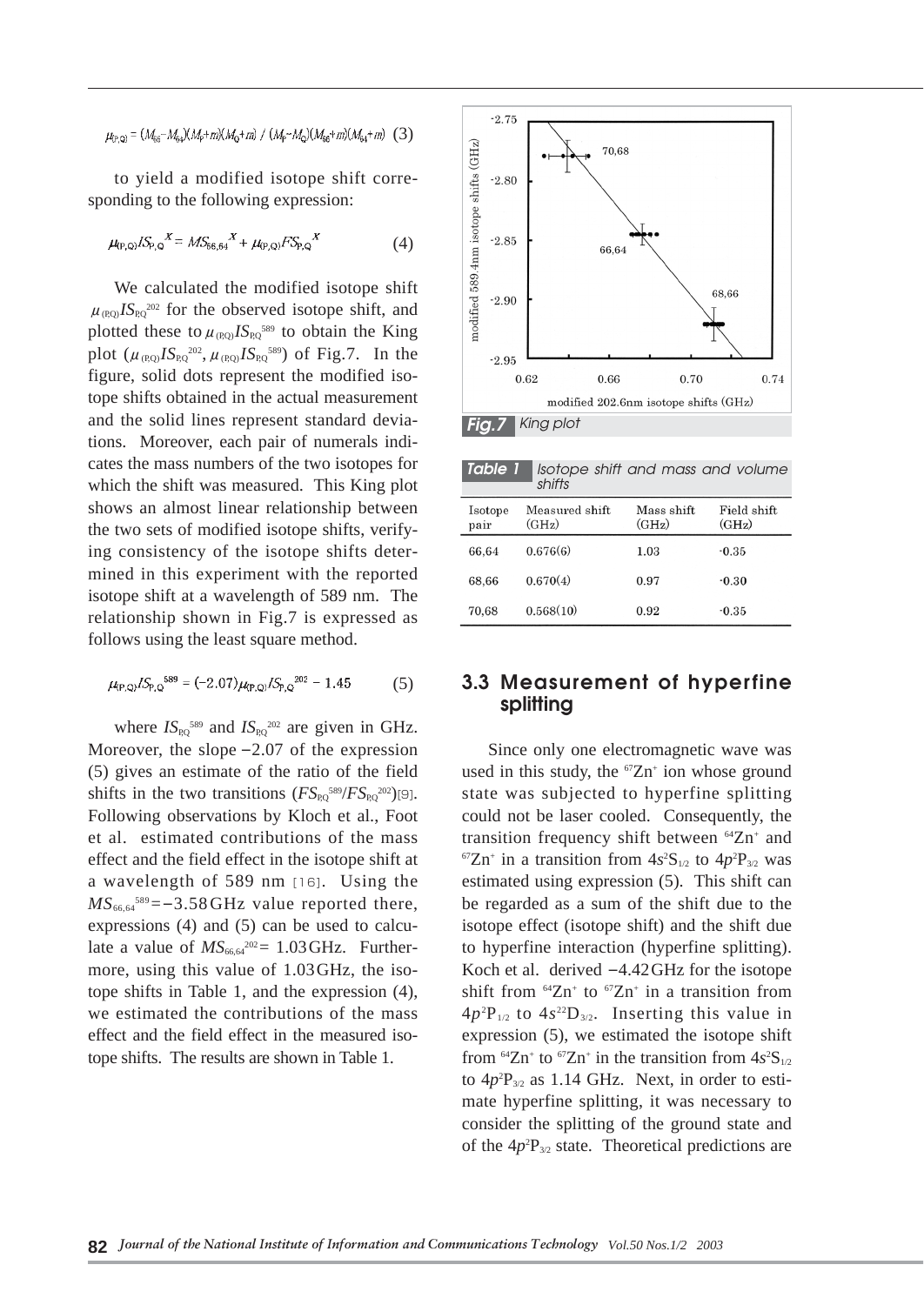available for hyperfine splitting of the ground state of  $Zn^{+}$ ,  $Cd^{+}$ , and  $Hg^{+}$  (all within the same periodic group), and these predictions agree well with experiments with  $Cd^*$  and  $Hg^{\dagger}$ [11]. On the other hand, no information is available on hyperfine splitting of the  $4p^2P_{3/2}$  state. However, generally, hyperfine splitting of the  $np^2P_{3/2}$  state is smaller than that of the  $ns^2S_{1/2}$ state, and hence the hyperfine splitting in question can be roughly estimated based on the hyperfine splitting of the  $4s<sup>2</sup>S<sub>1/2</sub>$  state. Assuming that the hyperfine splitting of the  $4p^2P_{3/2}$  state is sufficiently small, the spectrum of the transition from  $4s^2S_{1/2}$  to  $4p^2P_{3/2}$  of  $67Zn^+$ can be regarded as composed of two transitions: a transition from  $4s^2S_{1/2}$  ( $F = 2$ ) to  $4p^2P_{3/2}$  $(F = 1, 2, 3)$ , and a transition from  $4s<sup>2</sup>S<sub>1/2</sub>$  (*F* = 3) to  $4p^2P_{3/2}$  ( $F = 2, 3, 4$ ). In this case, the frequency shift due to hyperfine splitting can be estimated based on the energy shift of the hyperfine levels of the ground state:

 $v_{\text{hfs}} = (A/2)[F(F+1) \cdot J(J+1) \cdot I(F+1)]$ (6)

Here, the hyperfine constant  $A = 2.4$  GHz is obtained from a predicted value of the hyperfine field strength, 451 tesla[11]. By adding  $IS_{67,64}^{202.6} = 1.14 \text{ GHz}$  to the value  $v_{\text{hfs}}$  of expression (6), we estimated that the transition from  $4s^2S_{1/2}$  (*F* = 2) to  $4p^2P_{3/2}$  (*F* = 1, 2, 3) and the transition from  $4s^2S_{1/2}$  (*F* = 3) to  $4p^2P_{3/2}$  (*F* = 2, 3, 4) are frequency-shifted from the transition of  $^{64}Zn^+$  by approximately  $+4.1$  GHz and -3.1 GHz, respectively. Presently we are planning to perform precise measurement of hyperfine splitting in the ground state of  ${}^{67}Zn^+$ . In the projected experiment, the frequency of 202-nm light will first be fixed to the optical transition of  ${}^{67}Zn^+$ , and then the microwave will be irradiated to the ion. The microwave

frequency will be swept and a frequency that resonates with the transition between the hyperfine levels will be detected as an opticalmicrowave double resonance signal. If collisional cooling[4], whereby the ion is cooled by collision between itself and a He buffer gas, is used, the double resonance signal may be obtained even if the frequency of the 202-nm light is not exactly matched with the optical transition. Moreover, using laser cooling, the frequency of the hyperfine splitting of  $67Zn^+$  in the microwave region can be precisely measured.

#### **4 Conclusions**

Zinc ions confined in the linear type ion trap were laser-cooled, and the isotope shifts in the transition from  $4s^2S_{1/2}$  to  $4p^2P_{3/2}$  at a wavelength of 202.6 nm were precisely measured. For this experiment, we developed a frequency-tunable coherent continuous-wave light source delivering optical power of 0.3 mW or more at a wavelength of 202 nm, as an all-solid-state light source employing a solidstate laser and a semiconductor laser. Using the laser cooling, the isotope shifts of all the even isotopes—including <sup>70</sup>Zn<sup>+</sup>, at an abundance ratio of 0.6%―were determined. A King plot was established for the observed isotope shifts and the reported isotope shifts in the transition from  $4p^2P_{1/2}$  to  $4s^{22}D_{3/2}$ , and the mass shift and the field shift in the observed isotope shifts were estimated by analysis. The result obtained in this study can be used for future research, in which the frequency of the hyperfine splitting in the ground state of the odd isotope of zinc ions  $({}^{67}Zn^{+})$  will be precisely measured.

#### *References*

- **1** S. Urabe, in Frontiers in modern physics, edited by Y. Outsuki (Kyoritsu, Tokyo, 2000), Vol.3, pp3-65. (in Japanese)
- **2** D. J. Berkeland, J. D. Miller, J. C. Bergquist, W. M. Itano, and D. J. Wineland, "Laser-cooled mercury ion frequency standard", Phys. Rev. Lett., Vol. 80, pp2089-2092, 1998.